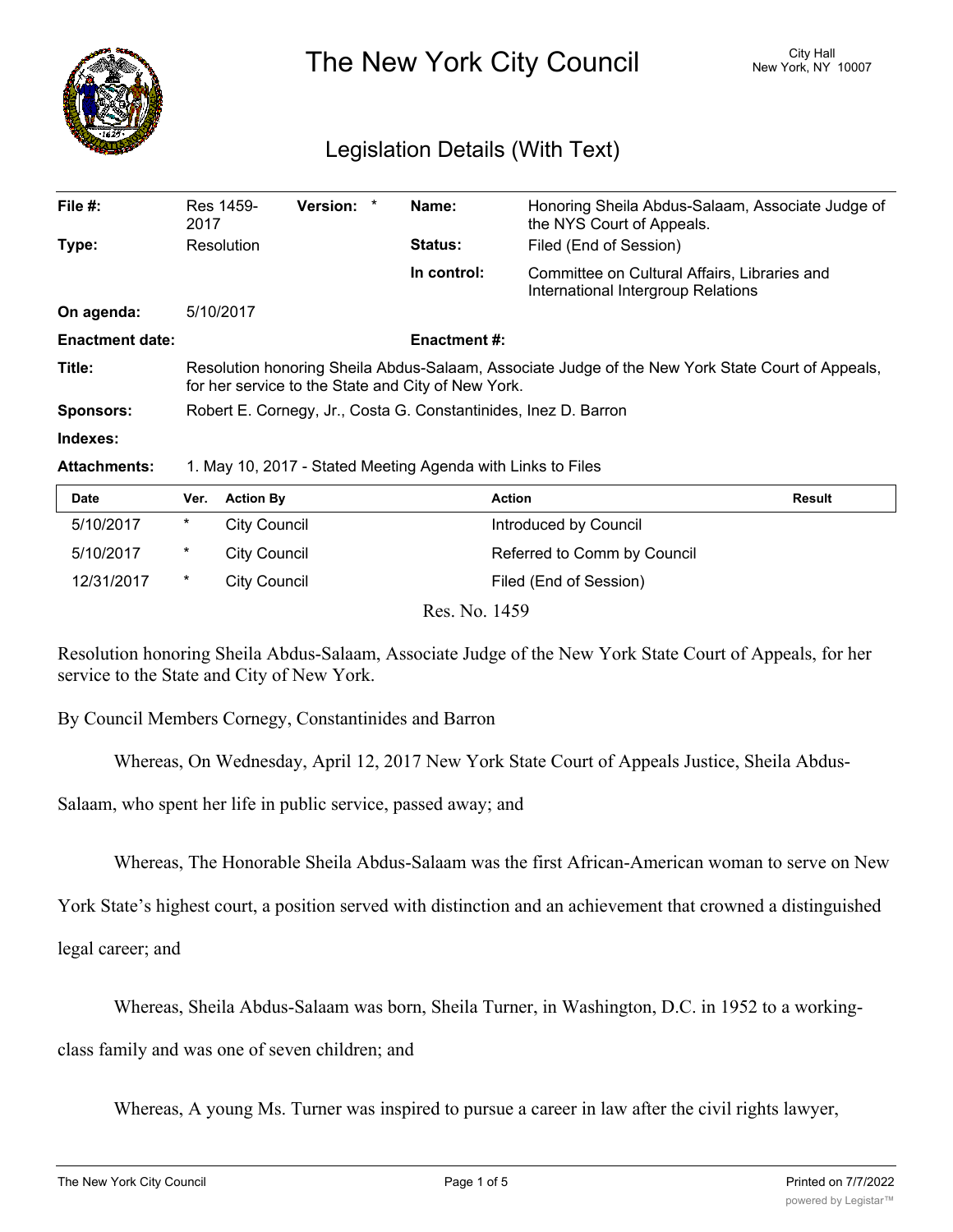## **File #:** Res 1459-2017, **Version:** \*

Frankie Muse Freeman, visited her high school; and

Whereas, Ms. Abdus-Salaam would later recall of Freeman, "She was riveting…she was doing what I wanted to do: use the law to help people;" and

Whereas, Ms. Turner attended public schools in the nation's capital before moving to New York where she attended and graduated from Barnard College in 1974; and

Whereas, Ms. Turner proceeded to Columbia Law School where she earned her J.D. in 1977; and

Whereas, In 1977, Ms. Turner married Sharif Abdus-Salaam, took his surname, which may be translated, "servant of all the peaceable," and kept it though the marriage ended seven years later; and

Whereas, Upon graduation from law school, Ms. Abdus-Salaam immediately began serving the community as a staff attorney for East Brooklyn Legal Services; and

Whereas, One of her first jobs working for Legal Services was representing the poor in landlord-tenant disputes; and

Whereas, In 1980 she took a job as an assistant attorney general in the Civil Rights Bureau of the New York State Attorney General's office; and

Whereas, One of her first cases and early victories as an assistant attorney general was an antidiscrimination suit brought by 30 female New York City bus drivers who had been denied promotions; and

Whereas, In 1988 Ms. Abdus-Salaam became General Counsel for the New York City Office of Labor Services until she was elected Civil Court Judge in 1991; and

Whereas, In 1993 Judge Abdus-Salaam was elected to the Supreme Court for New York County and reelected in 2007; and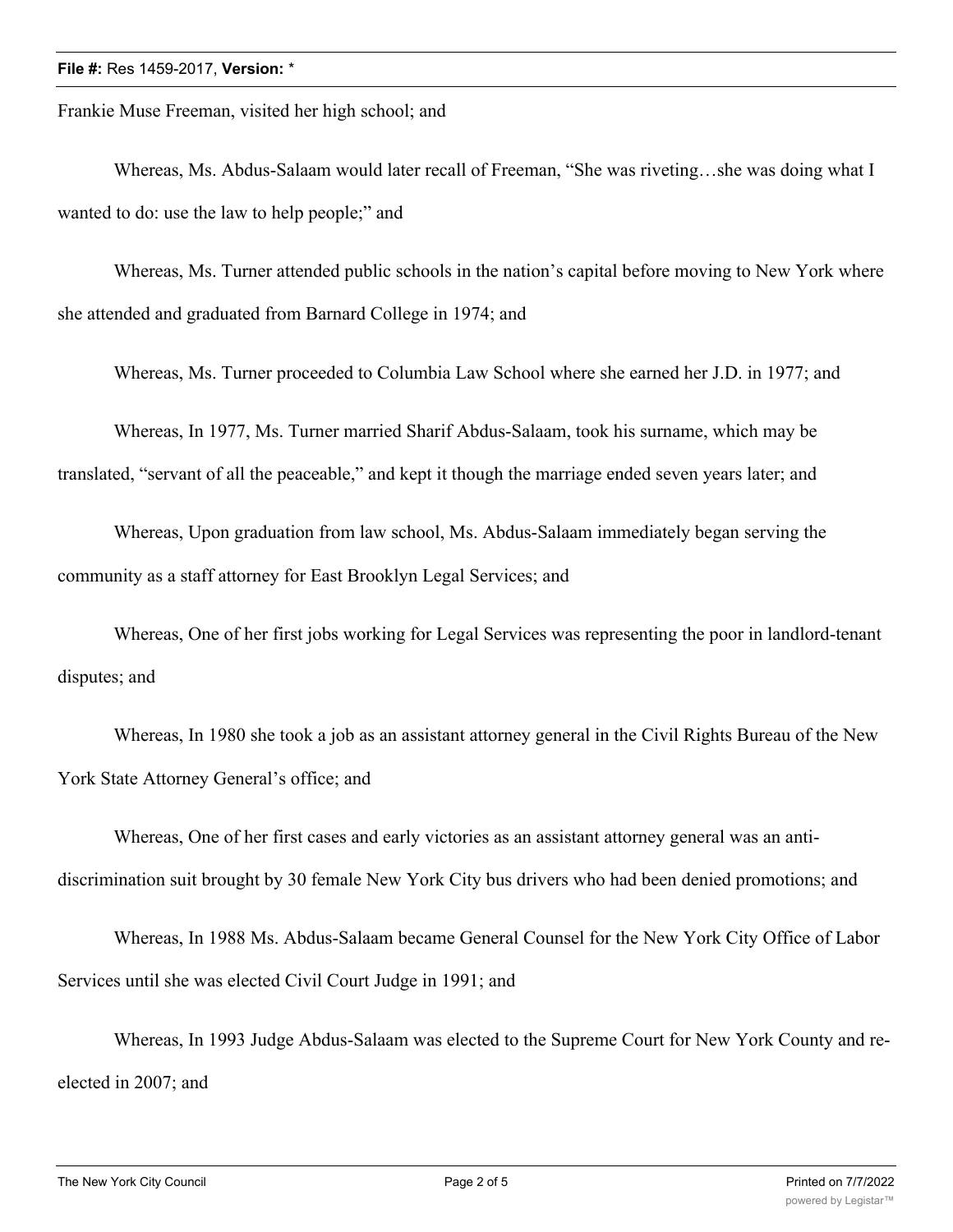## **File #:** Res 1459-2017, **Version:** \*

Whereas, Judge Abdus-Salaam was appointed an Associate Justice of the Appellate Division, First Department in 2009 by Governor David Paterson; and

Whereas, In 2013 Justice Abdus-Salaam was appointed to the Court Appeals by Governor Andrew Cuomo who praised her "working class roots" and her "deep understanding of the everyday issues facing New Yorkers"; and

Whereas, Justice Abdus-Salaam, whose great-grandfather had been a slave, stated in an interview, "All the way from Arrington, Virginia, where my family was the property of someone else, to my sitting on the highest court of the State of New York is amazing and huge," she added, "It tells you and me what it is to know who we are and what we can do;" and

Whereas, It is generally agreed among her colleagues that Justice Abdus-Salaam was protective of the rights of the vulnerable and the accused; and

Whereas, Consistent with those principles, Justice Abdus-Salaam was committed to civil rights and equal access to justice; and

Whereas, In August of 2016, in the *Matter of Brooke S.B. v. Elizabeth A.C.C.,* a custody case involving a same-sex unmarried couple that jointly agreed to have a child, Appellate Court Justice Sheila Abdus-Salaam wrote an important decision that expanded the definition of who is a parent; and

Whereas, Justice Abdus-Salaam wrote, "…today, we overrule Alison D. and hold that where a partner shows by clear and convincing evidence that the parties agreed to conceive a child and to raise the child together, the non-biological, non-adoptive partner has standing to seek visitation and custody under Domestic Relations Law § 70.;" and

Whereas, Justice Abdus-Salaam also served on the Task Force to Expand Access to Civil Legal Services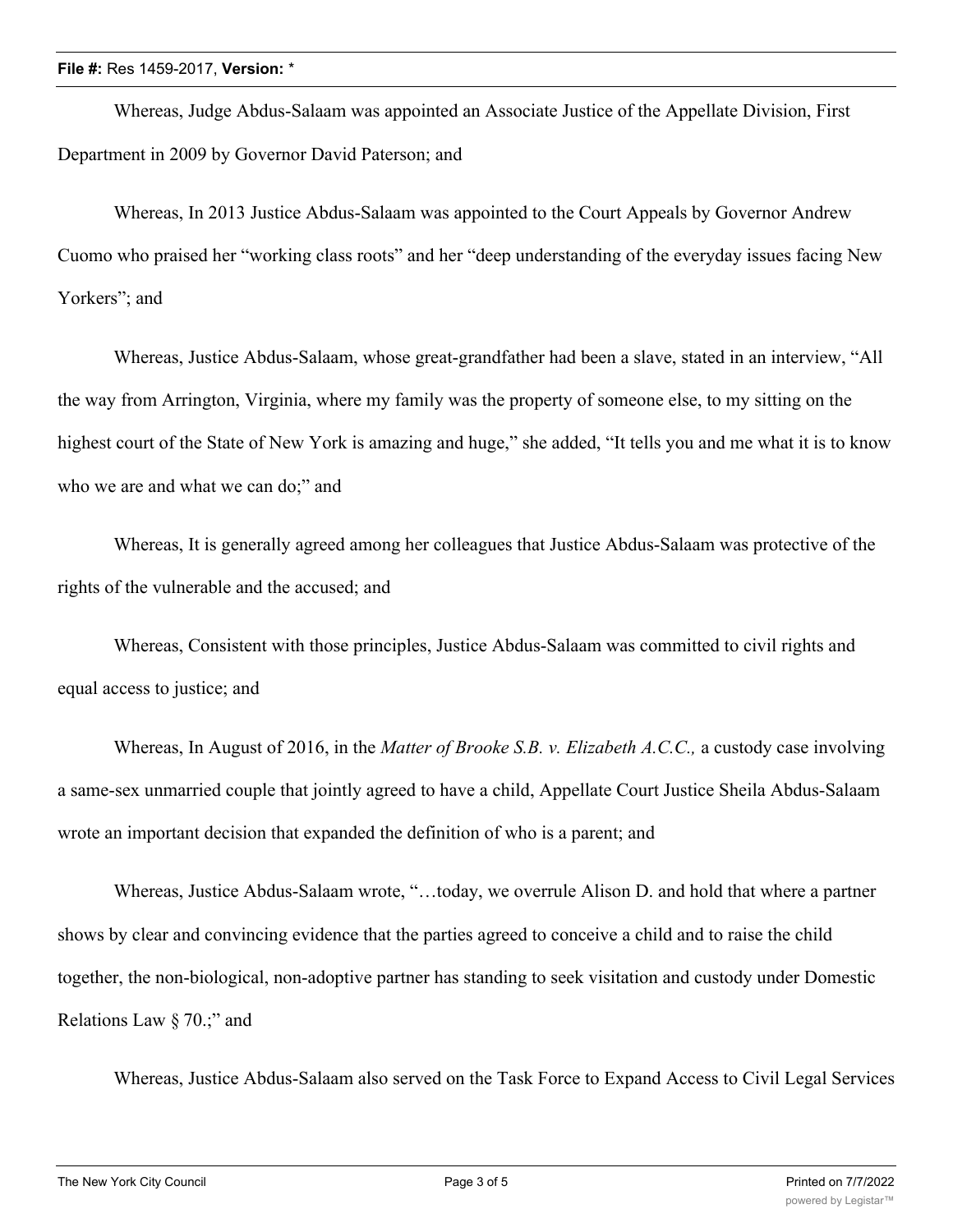in New York, which seeks to address the crisis of the unrepresented in the State court system; and

Whereas, In 2010, the Task Force's first report noted that over 98% of tenants were unrepresented in eviction cases and 99% of borrowers were then unrepresented in consumer credit cases; and

Whereas, A subcommittee of the Task Force, led by Justice Abdus-Salaam, recommended that the Task Force be converted to a permanent entity through enactment of a Rule of the Chief Judge; and

Whereas, The creation of the Permanent Commission on Access to Justice was announced on July 22, 2015 by Chief Judge Jonathan Lippman;

Whereas, Sheila Abdus-Salaam came to New York City in 1974 to attend college and never left; and

Whereas, In 1980, Ms. Abdus-Salaam invested in Harlem community she loved, purchasing a brownstone where she lived until her recent and untimely death on April 12, 2017; and

Whereas, On the afternoon of that day, Justice Abdus-Salaam's lifeless body was found floating in the Hudson River-she was pronounced dead at 2pm by paramedics; and

Whereas, Police found no signs of trauma and the circumstances of her death remain unknown; and Whereas, Justice Abdus-Salaam is survived by her husband, Rev. Gregory Jacobs; and

Whereas, Justice Abdus-Salaam spent her life in the service of the State of New York, our City and her fellow human beings; now, therefore, be it

Resolved, That the Council of the City of New York honors Sheila Abdus-Salaam, Associate Judge of the New York State Court of Appeals, for her service to the State and City of New York.

LS10794

5/3/2017